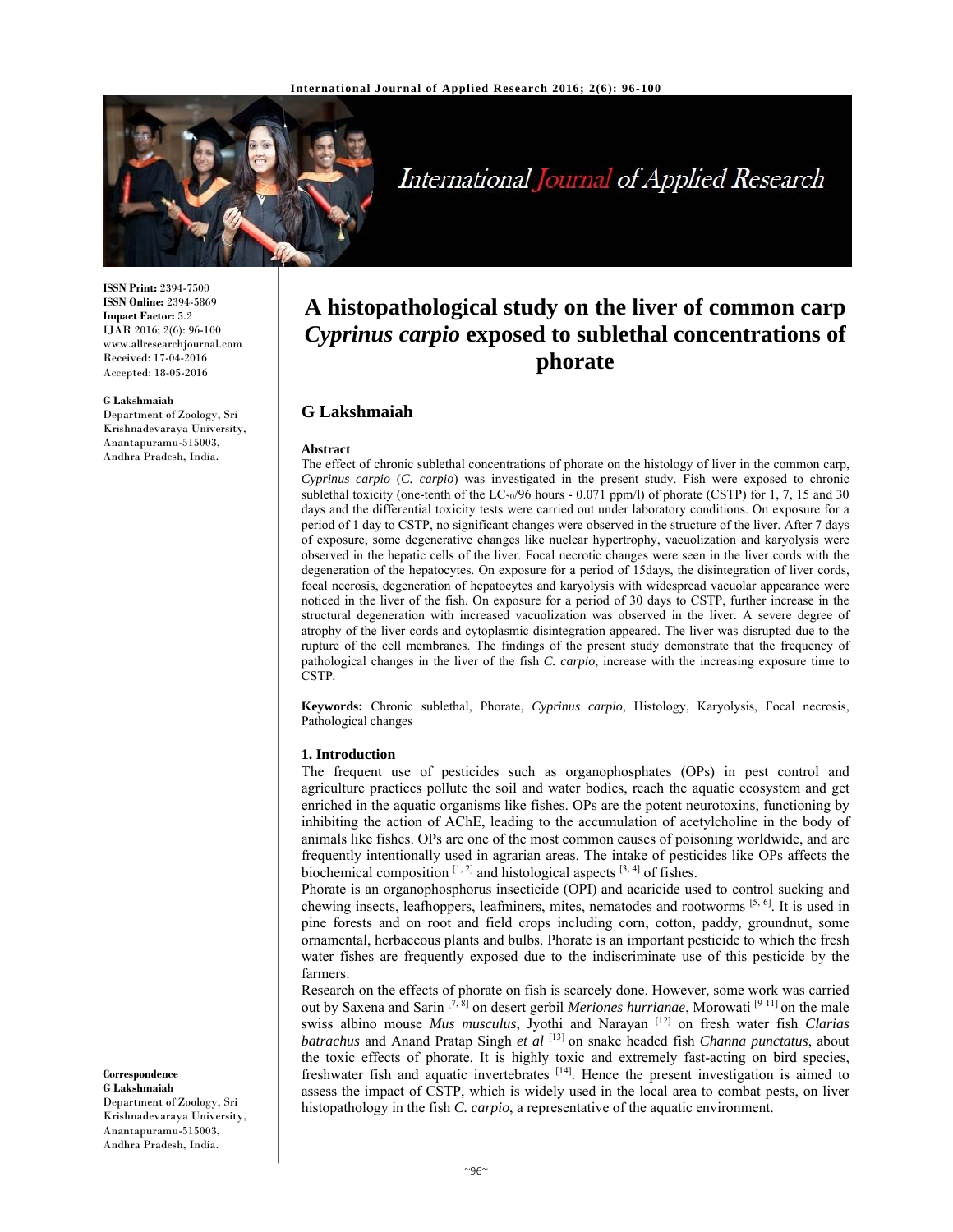#### **2. Materials and Methods**

#### **2.1. Test Species**

The Indian major carp *C. carpio* (Linnaeus, 1758) has been selected as test species for the present investigation. It is an economically important edible fish, having great commercial value. Besides its wide availability and commercial importance, this carp fish is known for its adaptability to laboratory conditions and appear to be suitable test animal to toxic studies.

## **2.2. Test Chemical**

Pesticide selected for this study is phorate (O, O-diethyl Sethylthiomethyl phosphorodithioate) an OPI which is widely used throughout the world and also in India including Andhra Pradesh as a broad spectrum insecticide on numerous crops. Commercial names of phorate are thimet, rampart, granutox, agrimet etc and its molecular formula is  $C_7 H_{17} O_2 P S_3$ .

### **2.3. Procurement and maintenance of fish**

Fingerlings of *C. carpio* fish were brought from the department of fisheries, Anantapur, Andhra Pradesh and released into large cement tanks with sufficient dechlorinated tap water and allowed to acclimatize for 15 days. Then the fish were separated into the batch of having the size of  $10 \pm 2$  gm and were maintained in static water without any flow [15]. Water was renewed every day to provide freshwater, rich in oxygen. As the level of toxicity is reported to vary with the interference of various extrinsic and intrinsic factors like temperature, salinity, pH, hardness of water, exposure period, density of animals, size, sex etc [16], precautions were taken throughout this investigation to control all these factors as far as possible.

## **2.4. Chronic toxicity procedures**

Lethal concentration (LC<sub>50</sub>) of phorate to *C. carpio* was determined by the probit method of Finney [17]. One-tenth of the  $LC_{50}/96$  hours (0.071 ppm/l) concentration of phorate was taken as the sublethal concentration for chronic toxicity study.

## **2.5. Experimental Design**

100 fishes were divided into 5 groups comprising of 20 fishes each. The group I was considered as normal control, group II, III, IV and V were experimental groups. The fishes of group II were exposed to CSTP (exposed to sub lethal concentration =  $1/10$ th of LC<sub>50</sub> - 0.071 ppm/l) for 1 day, group III for 7 days, group IV for 15 days and group V for 30 days. Then the fish were sacrificed and liver tissues were isolated under laboratory conditions for histopathological studies after the completion of stipulated exposure period.

#### **2.6. Histopathology**

The histological sections of the liver of control and chronic toxicity exposed fish were taken by adopting the procedure as described by Humason<sup>[18]</sup>. The tissues were isolated from control and the phorate treated fish and rinsed with physiological saline solution (0.9% NaCl) to remove blood, mucus and debris adhering to the tissues. They were fixed in Bouin's fluid for 24 hours and the fixative was removed by washing through running tap water overnight. The tissues were processed for dehydration using ethyl alcohol as the dehydrating agent and were passed through a graded series of alcohols, cleaned in methyl benzoate and embedded in paraffin wax. Sections were cut at 5µ thickness and stained with hematoxylin  $[19]$  and counter stained with eosin (dissolved in 95% alcohol). Then the sections were mounted in Canada balsam after dehydration and cleaning and photomicrographs were taken using the magnus photomicrography equipment.

# **3. Results and Discussion**

## **3.1. Results**

The structure of the normal liver of the control fish consists of continuous mass of cells called hepatocytes. The hepatocytes form a rather cord-like pattern and these cords are arranged around tributaries of the hepatic vein. The liver cells are large in size, polygonal in shape with homogenous granular cytoplasm and either eccentric or centrally located distinct nuclei. Each cord of the liver was separated by the thick wall of the peripheral cells (Figure 1).



**Fig 1:** The normal architecture of the control fish liver tissue showing continuous mass of polygonal cells called hepatocytes (H), eccentric or centrally located distinct nuclei (N) and central vein (CV) with lower (10X) and higher magnification (40X).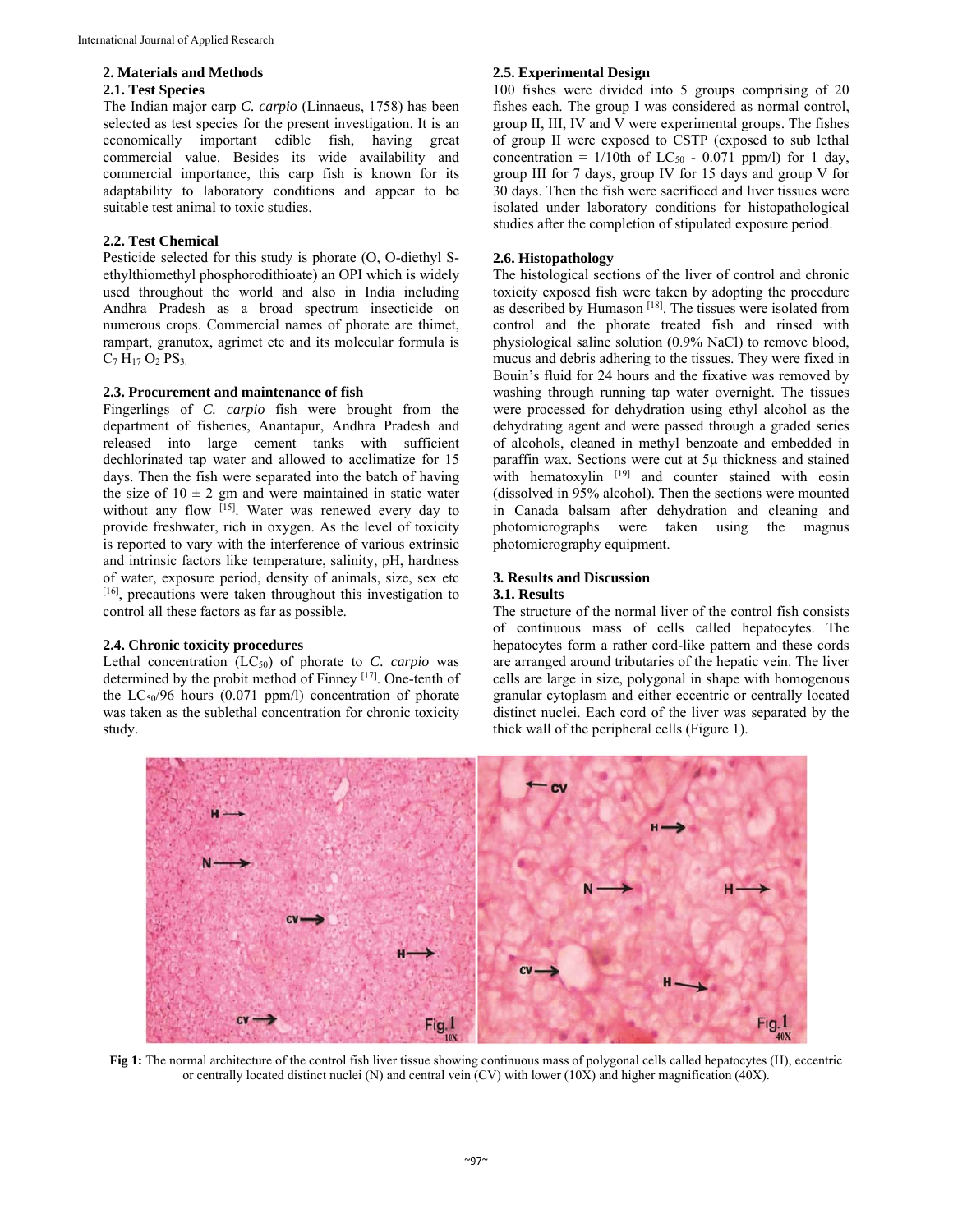

**Fig 2a:** The liver of the fish exposed to CSTP for 1 day showing hepatocytes (H), nuclei (N) and central vein (CV) with the initiation of degenerative changes (DC) in normal cytoarchitecture with lower (10X) and higher magnification (40X).



**Fig 2b:** The liver of the fish exposed to CSTP for 7 days showing nuclei (N), degenerative changes (DC) such as degeneration of hepatocytes (DH), nuclear hypertrophy (NH), karyolysis (KL) with focal necrosis (FN), structural degeneration (SD), cytoplasmic vacuolization (CV) and formation of vacuoles (V) with lower (10X) and higher magnification (40X).



**Fig 2c.** The liver of the fish exposed to CSTP for 15 days showing hepatocytes (H), degenerative changes (DC) such as degeneration of hepatocytes (DH), karyolysis (KL) with focal necrosis (FN), cytoplasmic vacuolization (CV) and formation of vacuoles (V) with lower (10X) and higher magnification (40X).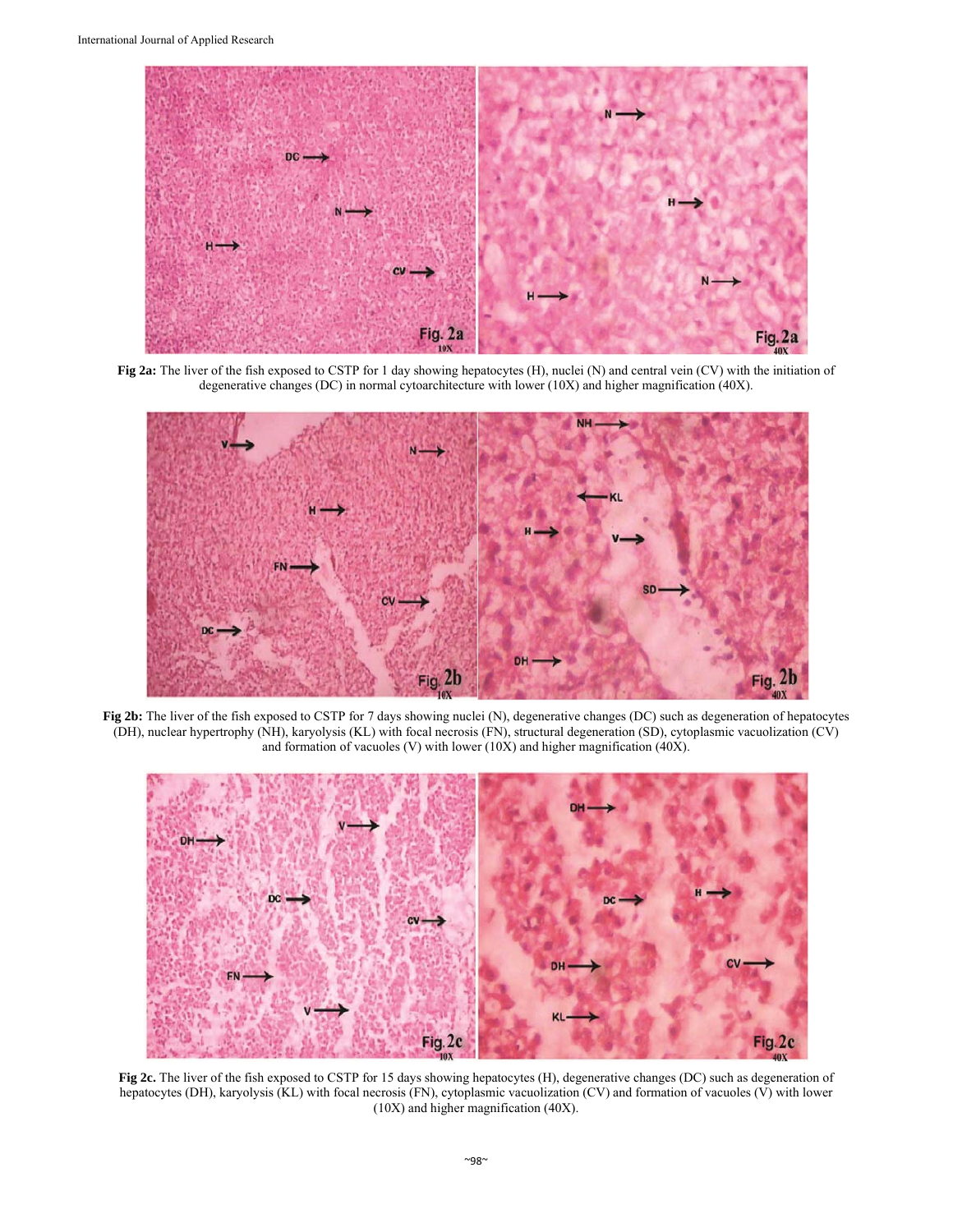

**Fig 2d:**The liver of the fish exposed to CSTP for 30 days showing hepatocytes (H), degenerative changes (DC) such as degeneration of hepatocytes (DH), structural degenerative changes (SDC), degeneration of nucleus (DN) and cytoplasmic vacuolization (CV) with lower (10X) and higher magnification (40X).

#### **3.1.1. Histopathological study in liver**

On exposure for a period of 1 day to CSTP, no significant changes were observed in the structure of the liver of the fish *C. carpio* (Fig 2a). After 7 days of exposure to CSTP, some degenerative changes like nuclear hypertrophy, vacuolization in the hepatic cells and karyolysis were observed in the liver of the fish. The parenchymatous tissue was disrupted and the liver cords were seen disarranged. Focal necrotic changes were seen in the liver cords with the degeneration of the hepatocytes (Fig 2b). On exposure for a period of 15 days, the disintegration of liver cords was observed. Focal necrosis, degeneration of hepatocytes and karyolysis with widespread vacuolar appearance were noticed in the liver of the fish. Few hepatocytes lost their polygonal shape as they were hypertrophied and the cell membranes found to be degenerated (Fig 2c). On exposure for a period of 30 days to CSTP, further increase in the structural degeneration with increased vacuolization was observed. A severe degree of atrophy of the liver cords and cytoplasmic disintegration appeared. The liver was disrupted due to the rupture of the cell membranes of the hepatocytes (Fig 2d).

## **3.2. Discussion**

Histopathological investigations on different tissues of fish are valuable tools for toxicology studies and monitoring water pollutions. The histopathological investigations can provide information about the health and functionality of organs in the animals like fish. In the present study, it is clearly indicated that the phorate has induced pronounced pathological changes in the liver of the fish *C. carpio* exposed to CSTP (Fig 2a to 2d). The histopathological responses of the fish *C. carpio* exposed to CSTP in the present study reveal the degree of damage caused by this pesticide to the liver tissues of the fish. The extent of damage caused by phorate to the liver of the fish is progressive over the period of exposure to CSTP suggest that the histopathological responses are linearly proportional to the period of exposure  $[3, 20]$ .

The liver is the main organ for detoxification [21] that suffers serious morphological alterations in fish exposed to pesticides [22]. Alterations in the liver may be useful as a marker that gives prior indication of pathological alterations

on exposure to environmental stressors. The pathological changes like in the present study were observed by several investigators in the liver of fish on exposure to different pesticides. Fanta *et al* [23] observed cloudy swelling, focal necrosis, atropy and vacuolization in the liver of *Corydoras paleatus* exposed to methyl parathion. Sarkar *et al* [24] reported hyperplasia, vacuolation, disrupted hepatocytes, focal coagulative necrosis, disorganized hepatic canaliculi in the liver of *Labeo rohita* exposed to cypermethrin. Cengiz and Unlu [25] observed hepatic lesions in the liver tissue of fish *Gambusia affinis* such as hypertrophy of hepatocytes, increase of Kupffer cells, circulatory disturbances, focal necrosis, fatty degeneration, nuclear pycnosis and narrowing of sinusoids on exposure to deltamethrin. Sandipan Pal *et al*  [20] observed nuclear and cellular hypertrophy, cellular atrophy, irregular contour of cells and nucleus, cytoplasmic and nuclear degeneration, cytoplasmic vacuolation, cellular rupture, pyknotic nucleus, necrosis and melanomacrophages aggregations in the liver of common carp, *C. carpio*, intoxicated with sub-lethal concentrations of chlorpyrifos pesticide for a period of 14 days.

The histological changes that were taken place at the initial period of exposure to CSTP in the present study might be a part of the defense mechanism of the fish. On prolonged exposure to CSTP, due to further accumulation of phorate in the liver of the fish, it caused destruction in the liver. The slight structural reorganization in the liver of the fish, observed at day 30 of exposure to CSTP, gives support to some extent that the ability of the fish to resist the sublethal stress and in repair of the damage caused to the liver by enhancing the protein synthetic potentials and other associated activities of the cell. Probably the fish could excrete or chelated the accumulated phorate over the time of exposure, there by the toxic effect of it might have been gradually decreased. The degree of destruction in the liver of the fish was linearly proportional to the period of exposure [3, 20].

#### **4. Conclusions**

On exposure to CSTP, though initially it caused a mild damage to the liver of the fish at day 1, further exposure for 7, 15 and 30 days it caused a profound damage to the liver. On prolonged exposure to CSTP, the fish could develop